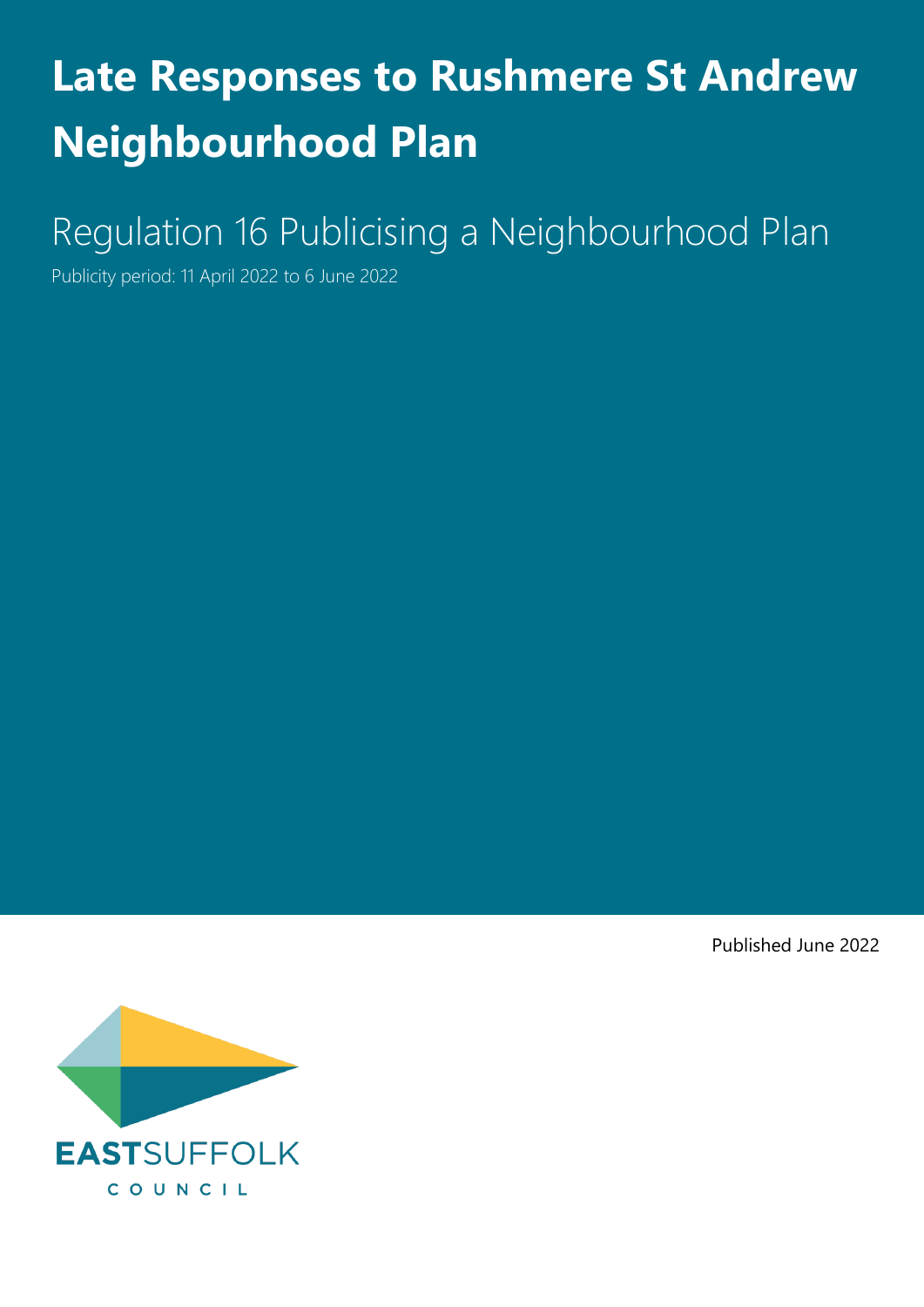## **Late Responses**

This document contains representations received after the closing date of 5pm on Monday 6th June.

A separate document entitled Responses to Rushmere St Andrew Neighbourhood Plan contains all representations received during the consultation period 11 April to 6 June 2022.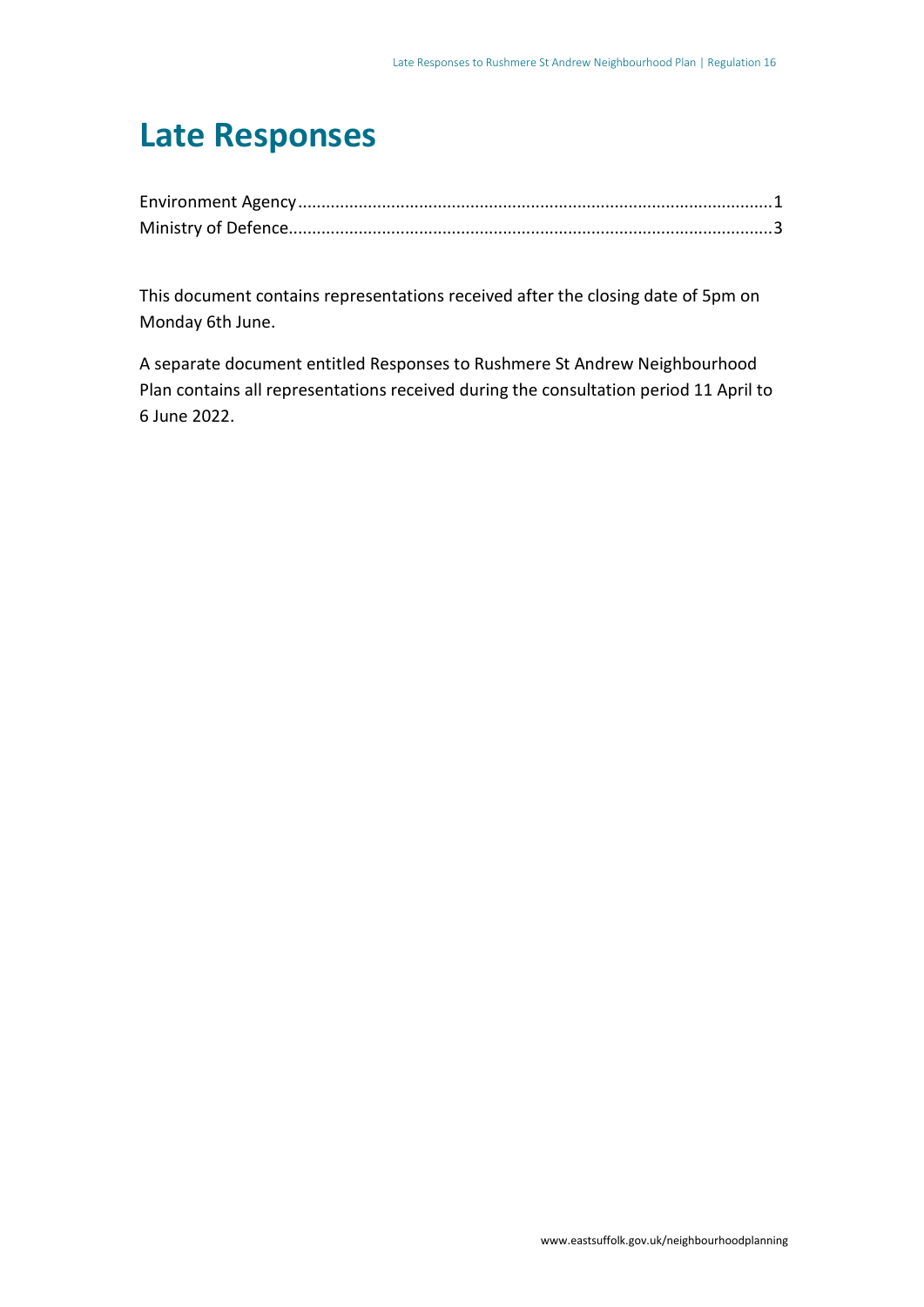## <span id="page-2-0"></span>**Environment Agency**

Thank you for the opportunity to comment on the Regulation 16 submission of the Rushmere St Andrew Neighbourhood Plan. We aim to reduce flood risk and protect and enhance the water environment. We have had to focus our detailed engagement to those areas where the environmental risks are greatest. Based on the environmental constraints within the area, we have no detailed comments to make in relation to flood risk for your Plan at this stage. However, we are providing comments in relation to Cemeteries.

#### **Cemeteries**

We note that in section 6.11 of the plan, it refers to the local cemetery and a new extension to it – *"The current consecrated ground and the new extension have been planned with great care given to the importance of wildlife within a tranquil setting"*. It is not clear from this sentence whether it is a proposed new extension or one that already has permission/been built out. We do not appear to have been consulted on this cemetery extension at planning, and have not been provided with any information regarding the suitability of the site for burial or estimated numbers of burials per year etc. Although this is an extension to an existing cemetery, which has not caused any known pollution, this is not in itself adequate evidence to rule out the extension causing pollution.

For cemetery extensions we require a basic Tier 1, risk screening assessment. Details can be found online at:

#### <https://www.gov.uk/guidance/cemeteries-and-burials-groundwater-risk-assessments>

#### <https://www.gov.uk/guidance/cemeteries-and-burials-prevent-groundwater-pollution>

The Tier 1 assessment is primarily a desk study and should include amongst other things, published information regarding the geology and hydrogeology (groundwater levels across the site including seasonality). An assessment of the hazard(s) should be made, potential pathways and receptors should be identified and reviewed, and a qualitative assessment undertaken of the significance of the risks posed, for example, high, intermediate or low.

Generally the Environment Agency require the following basic controls:

- 250m minimum distance from potable groundwater supply source;
- 30m minimum distance from watercourse or spring;
- 10m minimum distance from field drains;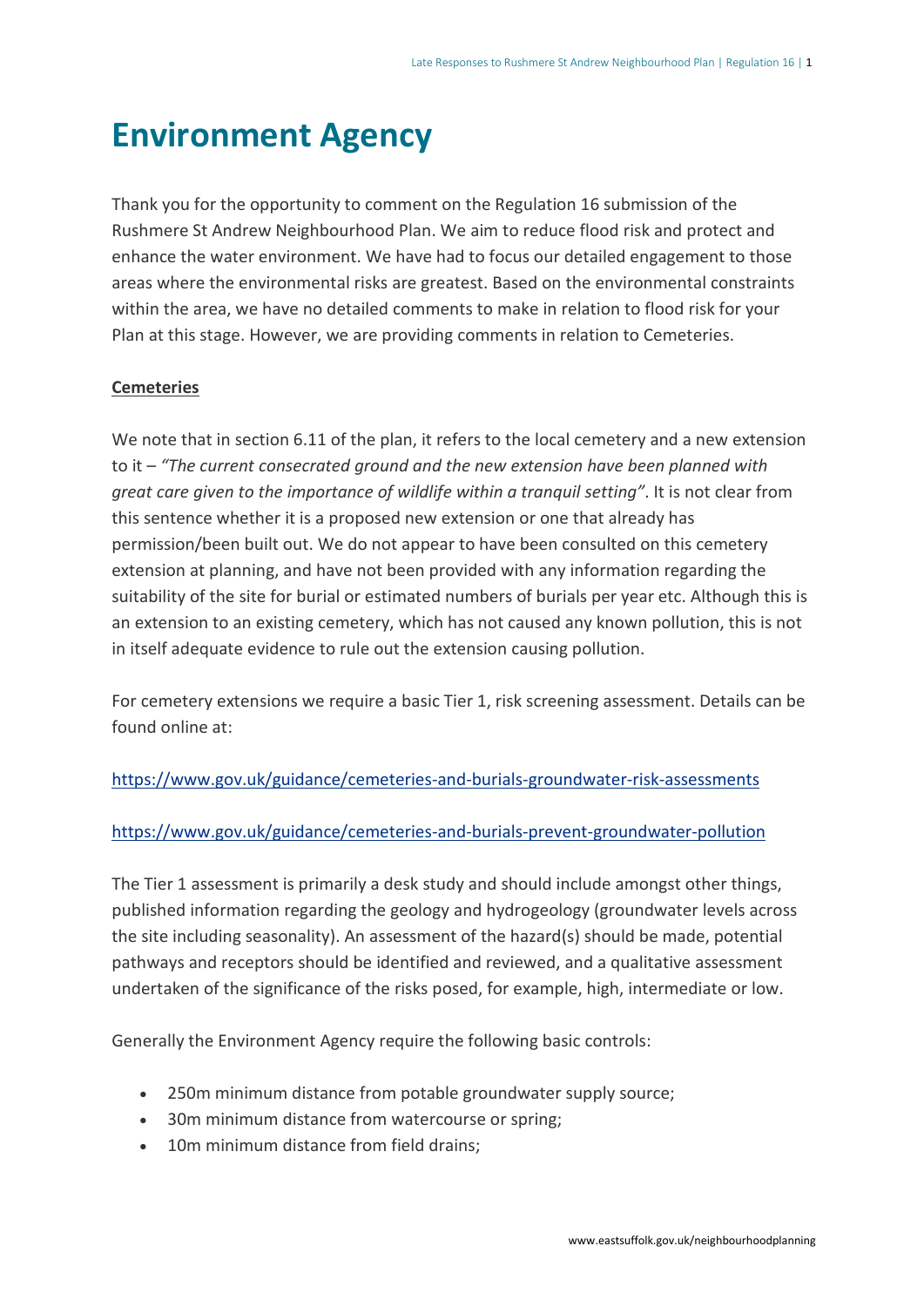• no burials into standing water, with a minimum of 1m unsaturated ground below the base of the coffin (including seasonal fluctuation).

Without this basic information we automatically object to any application.

We realise that this is a small extension to a rural cemetery and we will be happy to assist the local church council in the production of the short report which should not be too onerous. Please contact Jackie James - Technical Specialist in our Groundwater & Contaminated Land team.

#### Further Guidance

For your information, together with Natural England, Historic England and Forestry Commission, we have published joint guidance on neighbourhood planning, which sets out sources of environmental information and ideas on incorporating the environment into plans. This is available at: [https://neighbourhoodplanning.org/toolkits-and](https://neighbourhoodplanning.org/toolkits-and-guidance/consider-environment-neighbourhood-plans/)[guidance/consider-environment-neighbourhood-plans/.](https://neighbourhoodplanning.org/toolkits-and-guidance/consider-environment-neighbourhood-plans/)

The Local Authority will be able to advise if there are areas at risk from surface water flood risk (including groundwater and sewerage flood risk) in your neighbourhood plan area. The Surface Water Management Plan will contain recommendations and actions about how such sites can help reduce the risk of flooding. This may be useful when developing policies or guidance for particular sites, and sustainable drainage measures can complement other objectives such as enhancing green spaces.

We trust this advice is useful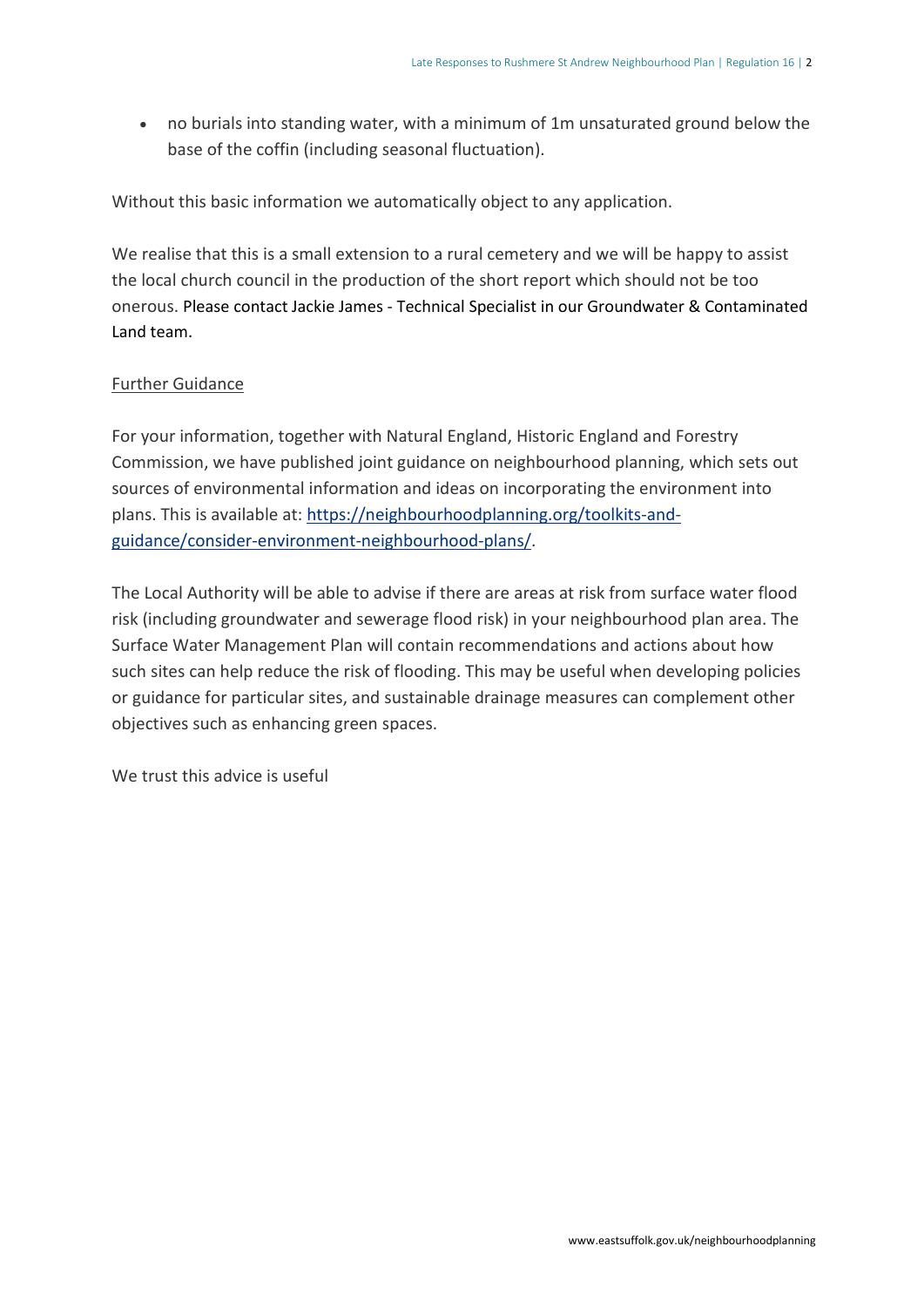# <span id="page-4-0"></span>**Ministry of Defence**

It is understood that East Suffolk Council are undertaking a Consultation regarding the submission of the Rushmere St Andrew Neighbourhood Plan under Regulation 16. The policies and proposals contained in the plan will be used by East Suffolk Council in the determination of planning application within the Rushmere St Andrew Neighbourhood Area

The Defence Infrastructure Organisation (DIO) Safeguarding Team represents the Ministry of Defence (MOD) as a statutory consultee in the UK planning system to ensure designated zones around key operational defence sites such as aerodromes, explosives storage sites, air weapon ranges, and technical sites are not adversely affected by development outside the MOD estate. For clarity, this response relates to MOD Safeguarding concerns only and should be read in conjunction with any other submissions that might be provided by other MOD sites or departments.

Paragraph 97 of the National Planning Policy Framework 2021 requires that planning policies and decisions should take into account defence requirements by 'ensuring that operational sites are not affected adversely by the impact of other development proposed in the area.' To this end MOD may be involved in the planning system both as a statutory and non-statutory consultee. Statutory consultation occurs as a result of the provisions of the Town and Country Planning (Safeguarded aerodromes, technical sites and military explosives storage areas) Direction 2002 (DfT/ODPM Circular 01/2003) and the location data and criteria set out on safeguarding maps issued by Department for Levelling Up, Housing and Communities (DLUHC) in accordance with the provisions of that Direction.

#### **Copies of these plans, in both GIS shapefile and .pdf format, can be provided on request through the email address above.**

Having reviewed the supporting documentation in respect of Rushmere St Andrew Neighbourhood Plan there is one area of interest for the MOD.

The specific interest the MOD have in the plan area is a new technical asset known as the East 2 WAM Network which contributes to aviation safety by feeding into the air traffic management system in the Eastern areas of England. There is the potential for development to impact on the operation and/or capability of this new technical asset which consists of nodes and connecting pathways, each of which have their own consultation criteria. Elements of this asset pass through the Rushmere St Andrew Neighbourhood Plan area of interest.